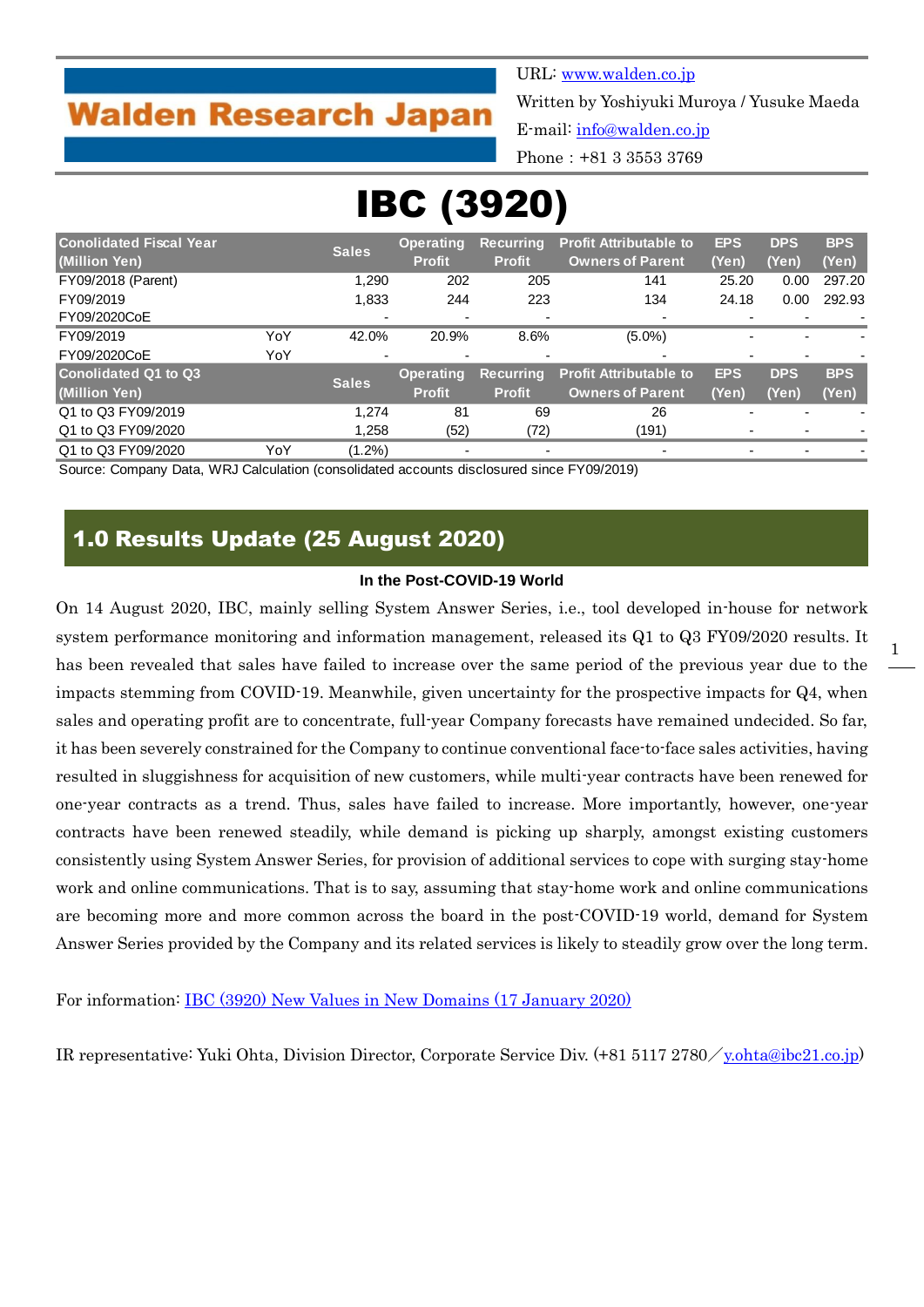## 2.0 Company Profile

|                         | <b>Pioneer of Network System Monitoring</b>                                      |
|-------------------------|----------------------------------------------------------------------------------|
| Company Name            | IBC Co., Ltd.: Internetworking & Broadband Consulting Co., Ltd.                  |
|                         | Website                                                                          |
|                         | $\mathsf{\mathsf{\mathscr{X}}}$ IBC<br><b>IR Information (Japanese)</b>          |
|                         | <b>Share Price (Japanese)</b>                                                    |
| Established             | 16 October 2002                                                                  |
| Listing                 | 28 November 2016: Tokyo Stock Exchange 1st section (ticker: 3920)                |
|                         | 15 September 2015: Tokyo Stock Exchange Mothers                                  |
| Capital                 | $\text{\textsterling}441\text{m}$ (as of the end of June 2020)                   |
| No. of Shares           | 5,713,600 shares, including 194,159 treasury shares (as of the end of June 2020) |
| <b>Main Features</b>    | Selling proprietary System Answer Series on a licensing basis<br>$\bullet$       |
|                         | Realizing visualization of network infrastructure<br>0                           |
|                         | Avoiding opportunity loss by system downs and lowered customer satisfaction      |
| <b>Business Segment</b> | I. Software Service Business                                                     |
| <b>Top Management</b>   | CEO & President: Hiroyuki Kato                                                   |
| Shareholders            | Hiroyuki Kato: 37.07%, Plus Fuji: 9.06%, Bank of New York 133595: 3.10% (as of   |
|                         | the end of March 2020, but for treasury shares)                                  |
| Headquarters            | Chuo-ku, Tokyo, JAPAN                                                            |
| No. of Employees        | Consolidated: 101, Parent: 73 (as of the end of March 2020)                      |

Source: Company Data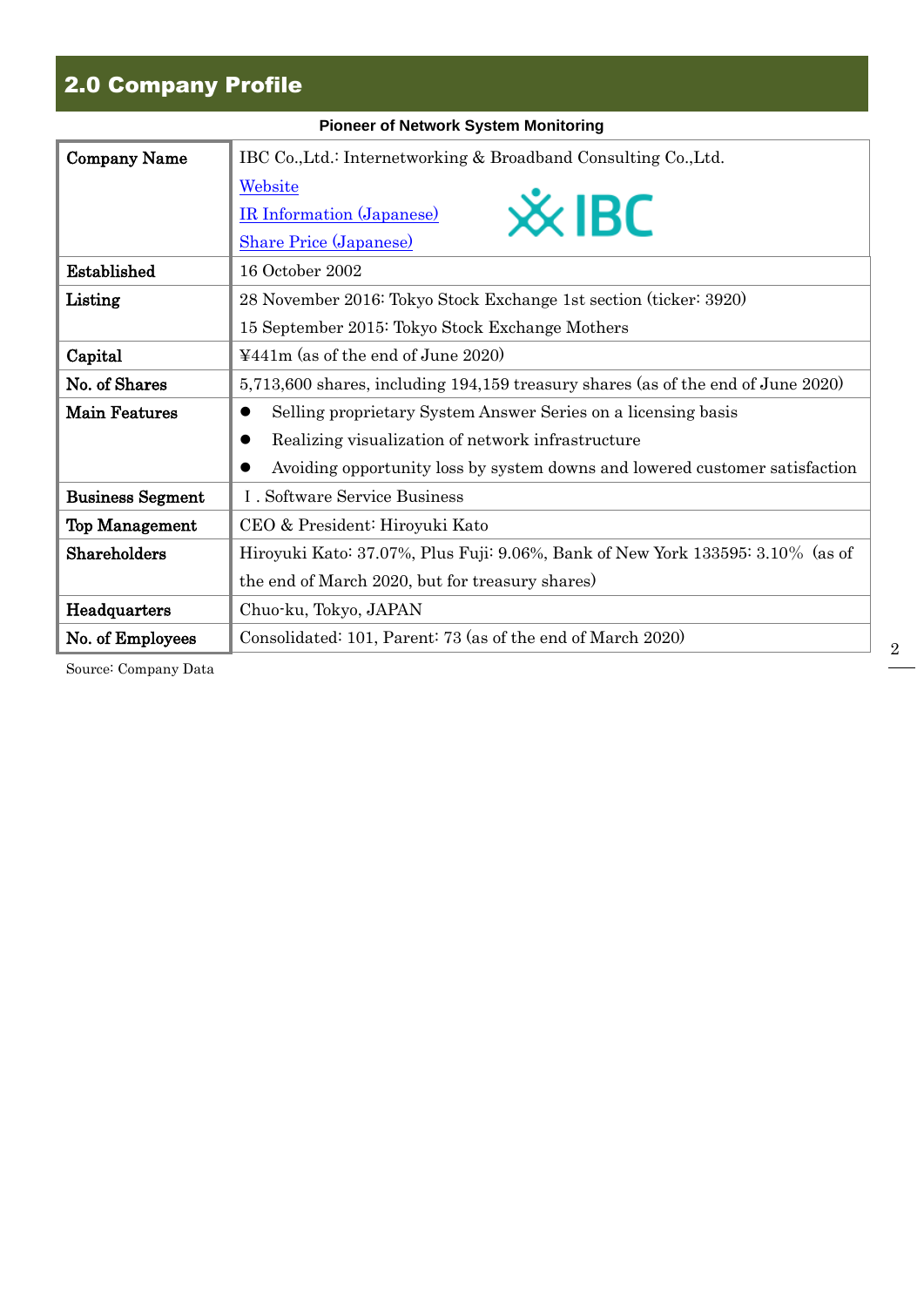## 3.0 Recent Trading and Prospects

#### **Q1 to Q3 FY09/2020 Results**

In Q1 to Q3 FY09/2020, sales came in at ¥1,258m (down 1.2% YoY), operating profit minus ¥52m (versus ¥81m during the same period of the previous year), recurring profit minus ¥72m (¥69m) and profit attributable to owners of parent minus ¥191m (¥26m). Meanwhile, gross profit came in at ¥826m (down 5.2%) and SG&A expenses ¥879m (up 11.3%), implying gross profit margin of 65.7% (down 2.8% points) and sales to SG&A expenses ratio of 69.9% (up 7.9% points). As a result, operating profit margin came in at minus 4.2% (down 10.6% points).



Source: Company Data, WRJ Calculation

#### **Licensing**

In Licensing, sales came in at ¥627m (down 8.7%) and sales composition ratio 49.8% (down 4.1% points). Sales here are booked by selling licenses to use System Answer Series, i.e., tool developed in-house for network system performance monitoring and information management, on a one-year or multi-year contract basis. System Answer Series is developed in-house, so its gross profit margin and marginal profit ratio are considered to be so high and changes in sales appear to have an overwhelmingly large impact on earnings as a whole for the Company. Meanwhile the fact that sales composition ratio has declined suggests that this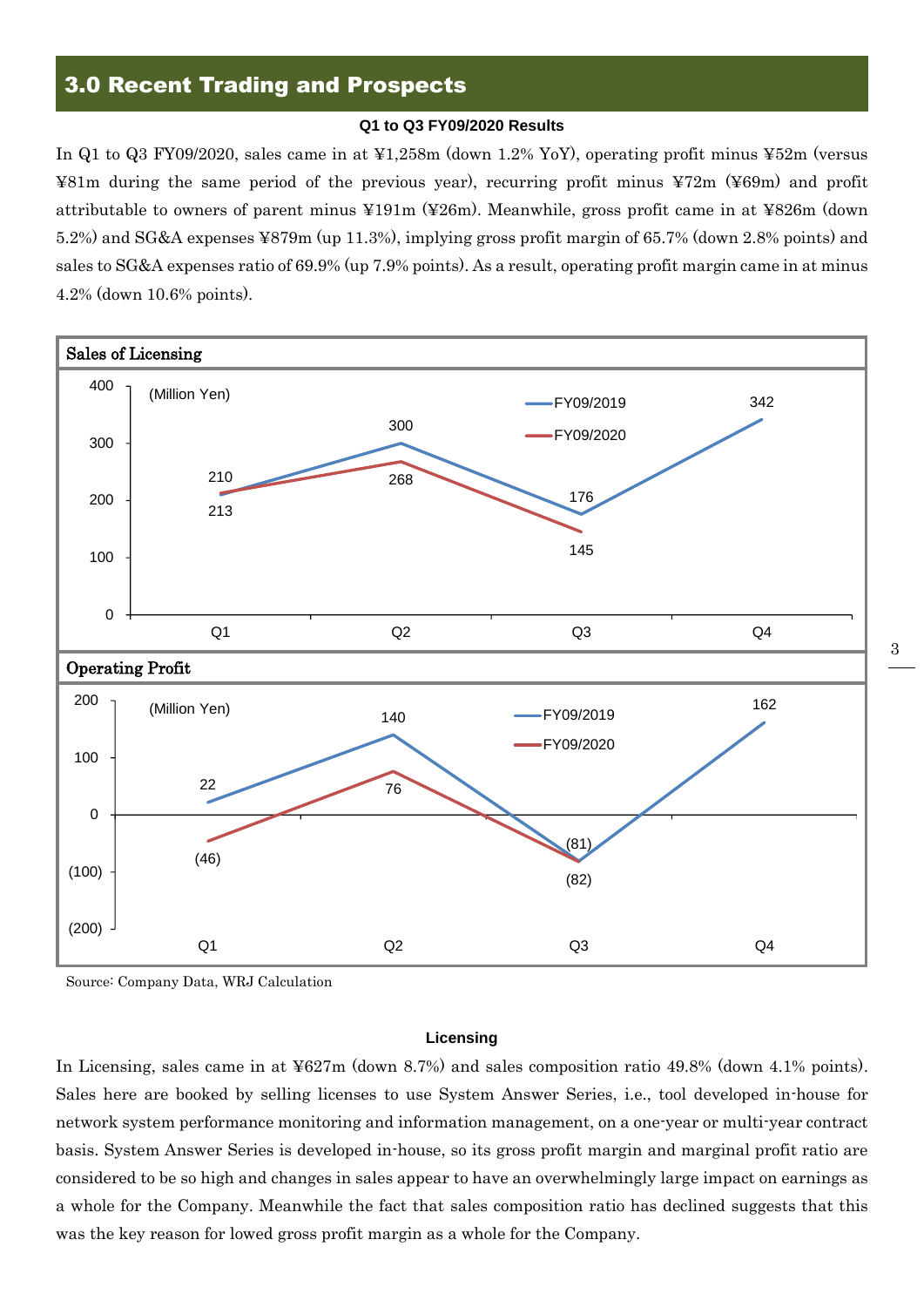#### **Provision of Services**

In Provision of Services, sales came in at ¥271m (up 37.1%). According to the Company, demand is picking up sharply, amongst existing customers consistently using System Answer Series, for provision of additional services to cope with surging stay-home work and online communications.

#### **Stocking and Selling**

In Stocking and Selling, sales came in at ¥266m (down 15.3%). The Company is also involved with construction of servers and the delivery of network devices, associated with sales of System Answer Series, while sales stemming from all those operations are booked here. Given a factor that sales of large-scale deal to have had been booked during the same period of the previous year did not reappear, sales have declined. Still, in the first place, sales here carry low gross profit margin and thus all those operations hardy give impacts to earnings as a whole for the Company. Meanwhile, the Company expects sales related to "kusabi™", which are included in Stocking and Selling, to grow significantly in the future. This system has been developed by the Company in response to the strengthening of IoT-security measures promoted by the Ministry of Internal Affairs and Communications. For example, Hiroyuki Kato, president & CEO of the Company and professors of Waseda University mention the bright prospects of "kusabi™" in a discussion article published in [The Japanese edition of Newsweek \(released](https://www.ibc21.co.jp/news/2020/1237/) on 26 May 2020).

#### **Consolidated Subsidiaries**

Due to the impacts stemming from COVID-19, it has been difficult for both consolidated subsidiaries to achieve the expected earnings. With respect to SundayArts Co., Ltd., which dispatches system engineers and develops systems on an outsourced basis, goodwill amounting to ¥85m which occurred at the time of acquisition was impaired in the stage of Q2, while it appears this subsidiary did not show signs of recovery for its performance in Q3. Meanwhile, with respect to iChain, Inc., which has focused on developments associated with Insuretec saw impairment of ¥117m on its software and software in progress in the stage of Q2, which was followed by debt forgiveness and share transfer by the Company in Q3. As a results, this subsidiary will be excluded out of the scope of consolidation in Q4 and thereafter.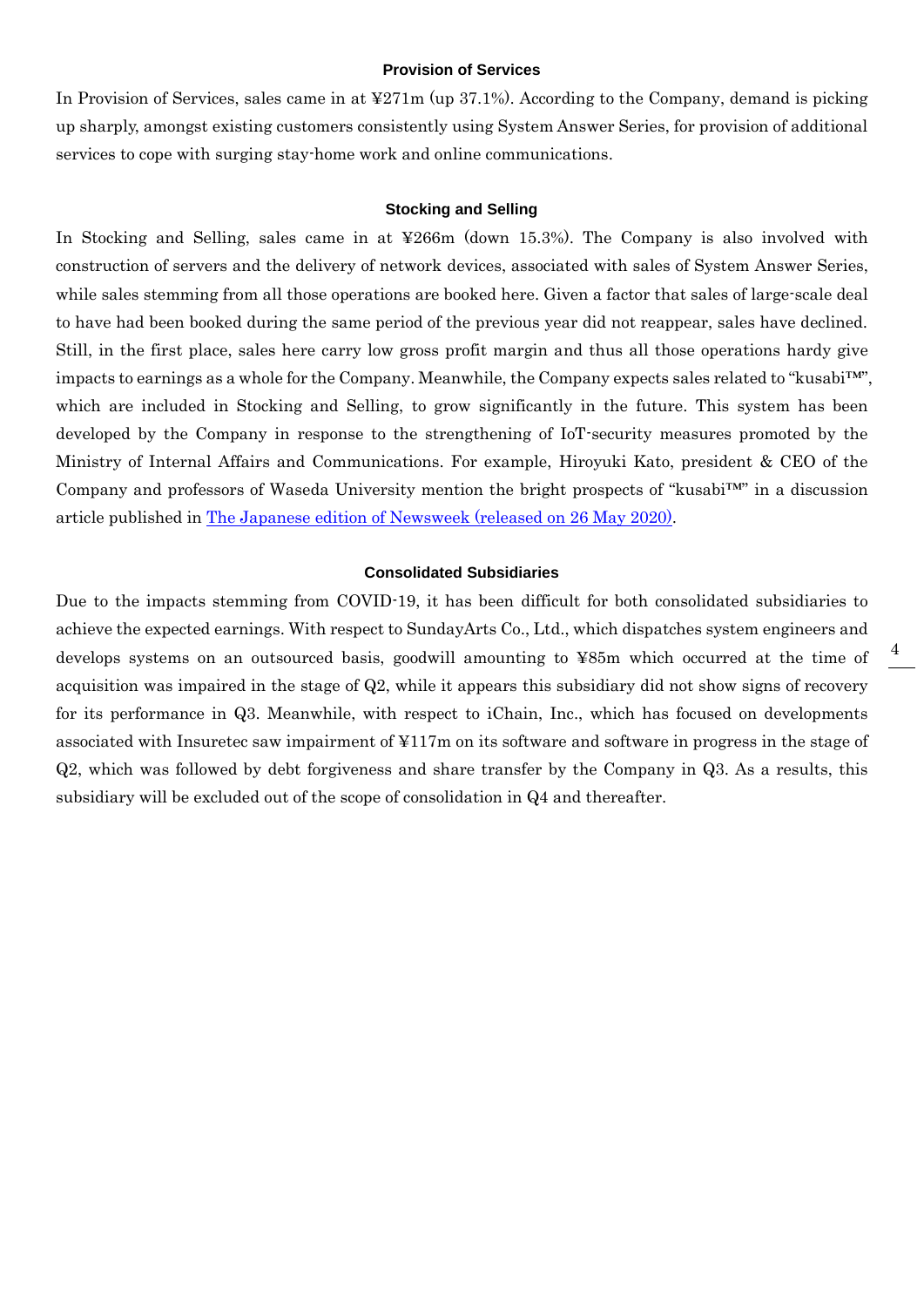## 4.0 Financial Statements

## **Income Statement (Cumulative**/**Quarterly)**

| <b>Income Statement</b>                                                                         | <b>Cons.Act</b> | <b>Cons.Act</b> | <b>Cons.Act</b> | <b>Cons.Act</b> | <b>Cons.Act</b>      | <b>Cons.Act</b> | <b>Cons.Act</b> | <b>Cons.Act</b> |            |
|-------------------------------------------------------------------------------------------------|-----------------|-----------------|-----------------|-----------------|----------------------|-----------------|-----------------|-----------------|------------|
|                                                                                                 | Q <sub>1</sub>  | Q1 to Q2        | Q1 to Q3        | Q1 to Q4        | Q <sub>1</sub>       | Q1 to Q2        | Q1 to Q3        | Q1 to Q4        | YoY        |
| (Million Yen)                                                                                   | 09/2019         | 09/2019         | 09/2019         | 09/2019         | 09/2020              | 09/2020         | 09/2020         | 09/2020         | Net Chg.   |
| <b>Sales</b>                                                                                    | 342             | 876             | 1,274           | 1,833           | 391                  | 920             | 1,258           |                 | (15)       |
| Cost of Sales                                                                                   | 77              | 224             | 402             | 551             | 137                  | 304             | 431             |                 | $+29$      |
| Gross Profit                                                                                    | 264             | 651             | 872             | 1,281           | 254                  | 615             | 826             |                 | (45)       |
| <b>SG&amp;A Expenses</b>                                                                        | 242             | 488             | 790             | 1,037           | 301                  | 585             | 879             |                 | $+88$      |
| <b>Operating Profit</b>                                                                         | 22              | 163             | 81              | 244             | (46)                 | 29              | (52)            |                 | (134)      |
| Non Operating Balance                                                                           | (0)             | (0)             | (12)            | (21)            | (6)                  | (11)            | (19)            |                 | (7)        |
| <b>Recurring Profit</b>                                                                         | 22              | 163             | 69              | 223             | (52)                 | 18              | (72)            |                 | (141)      |
| <b>Extraordinary Balance</b>                                                                    | 0               | 0               | (7)             | (8)             | (0)                  | (204)           | (196)           |                 | (188)      |
| Profit before Income Taxes                                                                      | 22              | 163             | 61              | 214             | (53)                 | (186)           | (268)           |                 | (330)      |
| <b>Total Income Taxes</b>                                                                       | 9               | 58              | 40              | 85              | 4                    | 39              | (77)            |                 | (118)      |
| NP Belonging to Non-Controlling SHs                                                             | (0)             | (1)             | (5)             | (5)             | 0                    | $\pmb{0}$       | 0               |                 | $+5$       |
| <b>Profit Attributable to Owners of Parent</b>                                                  | 14              | 106             | 26              | 134             | (57)                 | (225)           | (191)           |                 | (217)      |
| Sales YoY                                                                                       | $+12.1%$        | $+22.5%$        | $+39.4%$        | $+42.0%$        | $+14.3%$             | $+5.0%$         | $(1.2\%)$       |                 |            |
| <b>Operating Profit YoY</b>                                                                     | $(34.1\%)$      | $+1.2%$         | $(26.0\%)$      | $+20.9%$        |                      | (81.6%)         |                 |                 |            |
| Recurring Profit YoY                                                                            | (35.5%)         | $+0.5%$         | (38.4%)         | $+8.6%$         |                      | (88.7%)         |                 |                 |            |
| Profit Attributable to Owners of Parent YoY                                                     | (39.6%)         | $(1.5\%)$       | (64.4%)         | $(5.0\%)$       |                      |                 |                 |                 |            |
| Gross Profit Margin                                                                             | 77.3%           | 74.3%           | 68.5%           | 69.9%           | 65.0%                | 66.9%           | 65.7%           |                 | (2.8%)     |
| Sales to SG&A Expenses Ratio                                                                    | 70.6%           | 55.7%           | 62.0%           | 56.6%           | 76.9%                | 63.6%           | 69.9%           |                 | $+7.9%$    |
| <b>Operating Profit Margin</b>                                                                  | 6.7%            | 18.6%           | 6.4%            | 13.3%           | (11.9%)              | 3.3%            | $(4.2\%)$       |                 | $(10.6\%)$ |
| <b>Recurring Profit Margin</b>                                                                  | 6.6%            | 18.6%           | 5.4%            | 12.2%           | $(13.4\%)$           | 2.0%            | (5.8%)          |                 | $(11.2\%)$ |
| Profit Attributable to Owners of Parent Margin                                                  | 4.1%            | 12.1%           | 2.1%            | 7.4%            | $(14.6\%)$           | (24.5%)         | $(15.2\%)$      |                 | (17.3%)    |
| Total Income Taxes∕ Profit before Income Taxes                                                  | 41.0%           | 36.2%           | 65.9%           | 39.7%           | (7.9%)               | $(21.4\%)$      | 28.8%           |                 | $(37.1\%)$ |
|                                                                                                 |                 |                 |                 |                 |                      |                 |                 |                 |            |
| <b>Income Statement</b>                                                                         | <b>Cons.Act</b> | <b>Cons.Act</b> | <b>Cons.Act</b> | <b>Cons.Act</b> | <b>Cons.Act</b>      | <b>Cons.Act</b> | <b>Cons.Act</b> | <b>Cons.Act</b> |            |
|                                                                                                 | Q <sub>1</sub>  | Q2              | Q <sub>3</sub>  | Q <sub>4</sub>  | Q <sub>1</sub>       | Q <sub>2</sub>  | Q <sub>3</sub>  | Q4              | YoY        |
| (Million Yen)                                                                                   | 09/2019         | 09/2019         | 09/2019         | 09/2019         | 09/2020              | 09/2020         | 09/2020         | 09/2020         | Net Chg.   |
| <b>Sales</b>                                                                                    | 342             | 533             | 397             | 558             | 391                  | 528             | 338             |                 | (59)       |
| Cost of Sales                                                                                   | 77              | 147             | 177             | 149             | 137                  | 167             | 126             |                 | (50)       |
| <b>Gross Profit</b>                                                                             | 264             | 386             | 220             | 409             | 254                  | 360             | 211             |                 | (9)        |
| <b>SG&amp;A Expenses</b>                                                                        | 242             | 246             | 301             | 246             | 301                  | 284             | 294             |                 | (7)        |
| <b>Operating Profit</b>                                                                         | 22              | 140             | (81)            | 162             | (46)                 | 76              | (82)            |                 | (1)        |
| Non Operating Balance                                                                           | (0)             | 0               | (12)            | (8)             | (6)                  | (5)             | (8)             |                 | $+4$       |
| <b>Recurring Profit</b>                                                                         | 22              | 140             | (93)            | 154             | (52)                 | 71              | (90)            |                 | $+2$       |
| <b>Extraordinary Balance</b>                                                                    | 0               | 0               | (7)             | (0)             | (0)                  | (204)           | $\overline{7}$  |                 | $+15$      |
| Profit before Income Taxes                                                                      | 22              | 140             | (101)           | 153             | (53)                 | (133)           | (82)            |                 | $+18$      |
| <b>Total Income Taxes</b>                                                                       | 9               | 49              | (18)            | 44              | 4                    | 35              | (117)           |                 | (98)       |
| NP Belonging to Non-Controlling SHs                                                             | (0)             | (1)             | (3)             | 0               | 0                    | 0               | 0               |                 | $+3$       |
| Profit Attributable to Owners of Parent                                                         | 14              | 92              | (79)            | 108             | (57)                 | (168)           | 34              |                 | +114       |
| Sales YoY                                                                                       | $+12.1%$        | $+30.2%$        | $+100.3%$       | $+48.5%$        | $+14.3%$             | $(1.0\%)$       | $(15.0\%)$      |                 |            |
| Operating Profit YoY                                                                            | $(34.1\%)$      | $+10.9%$        | $\overline{a}$  | $+77.5%$        | ٠                    | (45.3%)         |                 |                 |            |
| Recurring Profit YoY                                                                            | $(35.5\%)$      | $+10.4%$        |                 | $+65.4%$        |                      | (49.3%)         |                 |                 |            |
| Profit Attributable to Owners of Parent YoY                                                     | (39.6%)         | $+9.0%$         |                 | $+60.0%$        |                      |                 |                 |                 |            |
| Gross Profit Margin                                                                             | 77.3%           | 72.4%           | 55.5%           | 73.3%           | 65.0%                | 68.3%           | 62.5%           |                 | $+7.0%$    |
| Sales to SG&A Expenses Ratio                                                                    | 70.6%           | 46.2%           | 75.9%           | 44.2%           | 76.9%                | 53.8%           | 86.9%           |                 | $+11.1%$   |
| <b>Operating Profit Margin</b>                                                                  | 6.7%            | 26.3%           | $(20.4\%)$      | 29.1%           | (11.9%)              | 14.5%           | $(24.4\%)$      |                 | $(4.0\%)$  |
| Recurring Profit Margin                                                                         | 6.6%            | 26.3%           | (23.6%)         | 27.6%           | $(13.4\%)$           | 13.5%           | (26.9%)         |                 | (3.3%)     |
| Profit Attributable to Owners of Parent Margin<br>Total Income Taxes∕Profit before Income Taxes | 4.1%<br>41.0%   | 17.2%<br>35.4%  | $(20.0\%)$      | 19.4%<br>29.3%  | $(14.6\%)$<br>(7.9%) | (31.9%)         | 10.2%           |                 | $+30.2%$   |

Source: Company Data, WRJ Calculation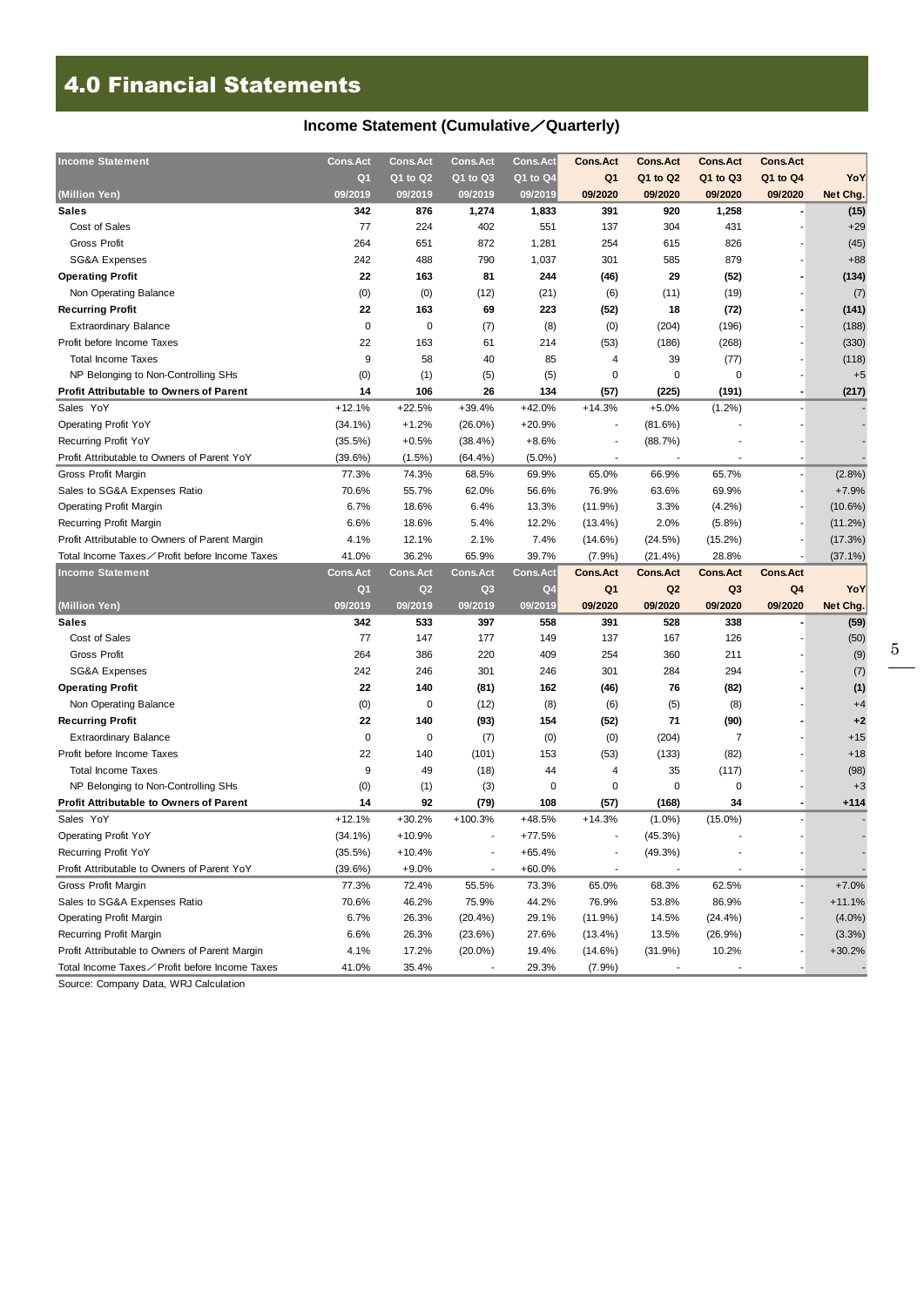## **Sales by Category of Services (Cumulative**/**Quarterly)**

| <b>Sales by Category of Services</b> | <b>Cons.Act</b> | <b>Cons.Act</b> | <b>Cons.Act</b> | <b>Cons.Act</b> | <b>Cons.Act</b> | <b>Cons.Act</b> | <b>Cons.Act</b> | <b>Cons.Act</b> |          |
|--------------------------------------|-----------------|-----------------|-----------------|-----------------|-----------------|-----------------|-----------------|-----------------|----------|
|                                      | Q <sub>1</sub>  | Q1 to Q2        | Q1 to Q3        | Q1 to Q4        | Q <sub>1</sub>  | Q1 to Q2        | Q1 to Q3        | Q1 to Q4        | YoY      |
| (Million Yen)                        | 09/2019         | 09/2019         | 09/2019         | 09/2019         | 09/2020         | 09/2020         | 09/2020         | 09/2020         | Net Chg. |
| Licensing                            | 210             | 510             | 687             | 1,029           | 213             | 481             | 627             |                 | (60)     |
| <b>Provision of Services</b>         | 58              | 150             | 198             | 284             | 84              | 196             | 271             |                 | $+73$    |
| <b>Stocking and Selling</b>          | 59              | 183             | 314             | 421             | 60              | 185             | 266             |                 | (48)     |
| <b>Consolidated Addons</b>           | 14              | 31              | 73              | 97              | 33              | 56              | 92              |                 | $+18$    |
| Sales                                | 342             | 876             | 1,274           | 1,833           | 391             | 920             | 1,258           |                 | (15)     |
| Licensing                            | (8.3%)          | $+3.1%$         | $+7.6%$         | $+13.7%$        | $+1.3%$         | (5.7%)          | (8.7%)          |                 |          |
| <b>Provision of Services</b>         | +53.6%          | $+37.1%$        | $+42.5%$        | $+56.5%$        | $+44.4%$        | $+30.2%$        | $+37.1%$        |                 |          |
| <b>Stocking and Selling</b>          | $+56.0%$        | $+66.7%$        | +130.8%         | +107.7%         | $+3.1%$         | $+1.0%$         | (15.3%)         |                 |          |
| <b>Consolidated Addons</b>           |                 |                 |                 |                 | $+128.2%$       | +81.4%          | $+25.3%$        |                 |          |
| Sales (YoY)                          | +12.1%          | $+22.5%$        | +39.4%          | +42.0%          | +14.3%          | $+5.0%$         | (1.2%)          |                 |          |
| Licensing                            | 61.4%           | 58.3%           | 53.9%           | 56.2%           | 54.4%           | 52.3%           | 49.8%           |                 |          |
| Provision of Services                | 17.1%           | 17.2%           | 15.6%           | 15.5%           | 21.6%           | 21.3%           | 21.6%           |                 |          |
| Stocking and Selling                 | 17.2%           | 21.0%           | 24.7%           | 23.0%           | 15.5%           | 20.2%           | 21.2%           |                 |          |
| <b>Consolidated Addons</b>           | 4.2%            | 3.6%            | 5.8%            | 5.3%            | 8.5%            | 6.2%            | 7.3%            |                 |          |
| Sales (Composition)                  | 100.0%          | 100.0%          | 100.0%          | 100.0%          | 100.0%          | 100.0%          | 100.0%          |                 |          |
| <b>Sales by Category of Services</b> | <b>Cons.Act</b> | <b>Cons.Act</b> | Cons.Act        | <b>Cons.Act</b> | <b>Cons.Act</b> | <b>Cons.Act</b> | <b>Cons.Act</b> | <b>Cons.Act</b> |          |
|                                      | Q <sub>1</sub>  | Q <sub>2</sub>  | Q <sub>3</sub>  | Q <sub>4</sub>  | Q <sub>1</sub>  | Q2              | Q <sub>3</sub>  | Q <sub>4</sub>  | YoY      |
| (Million Yen)                        | 09/2019         | 09/2019         | 09/2019         | 09/2019         | 09/2020         | 09/2020         | 09/2020         | 09/2020         | Net Chg. |
| Licensing                            | 210             | 300             | 176             | 342             | 213             | 268             | 145             |                 | (30)     |
| Provision of Services                | 58              | 92              | 47              | 85              | 84              | 111             | 75              |                 | $+28$    |
| Stocking and Selling                 | 59              | 124             | 131             | 106             | 60              | 124             | 81              |                 | (50)     |
| <b>Consolidated Addons</b>           | 14              | 16              | 42              | 23              | 33              | 23              | 35              |                 | (6)      |
| Sales                                | 342             | 533             | 397             | 558             | 391             | 528             | 338             |                 | (59)     |
| Licensing                            | $(8.3\%)$       | $+12.9%$        | $+23.3%$        | $+28.1%$        | $+1.3%$         | $(10.6\%)$      | (17.5%)         |                 |          |
|                                      |                 |                 |                 |                 |                 |                 |                 |                 |          |
| <b>Provision of Services</b>         | $+53.6%$        | $+28.2%$        | $+63.0%$        | $+102.2%$       | $+44.4%$        | $+21.1%$        | $+59.1%$        |                 |          |
| Stocking and Selling                 | $+56.0%$        | $+72.2%$        | +400.7%         | $+60.3%$        | $+3.1%$         | $+0.1%$         | $(38.2\%)$      |                 |          |
| <b>Consolidated Addons</b>           |                 |                 |                 |                 | $+128.2%$       | +40.9%          | $(16.1\%)$      |                 |          |
| Sales (YoY)                          | +12.1%          | $+30.2%$        | +100.3%         | $+48.5%$        | $+14.3%$        | $(1.0\%)$       | $(15.0\%)$      |                 |          |
| Licensing                            | 61.4%           | 56.2%           | 44.4%           | 61.3%           | 54.4%           | 50.8%           | 43.1%           |                 |          |
| Provision of Services                | 17.1%           | 17.2%           | 12.0%           | 15.4%           | 21.6%           | 21.1%           | 22.4%           |                 |          |
| Stocking and Selling                 | 17.2%           | 23.4%           | 33.0%           | 19.1%           | 15.5%           | 23.6%           | 24.0%           |                 |          |
| <b>Consolidated Addons</b>           | 4.2%            | 3.6%            | 5.8%            | 4.3%            | 8.5%            | 6.2%            | 7.3%            |                 |          |

Source: Company Data, WRJ Calculation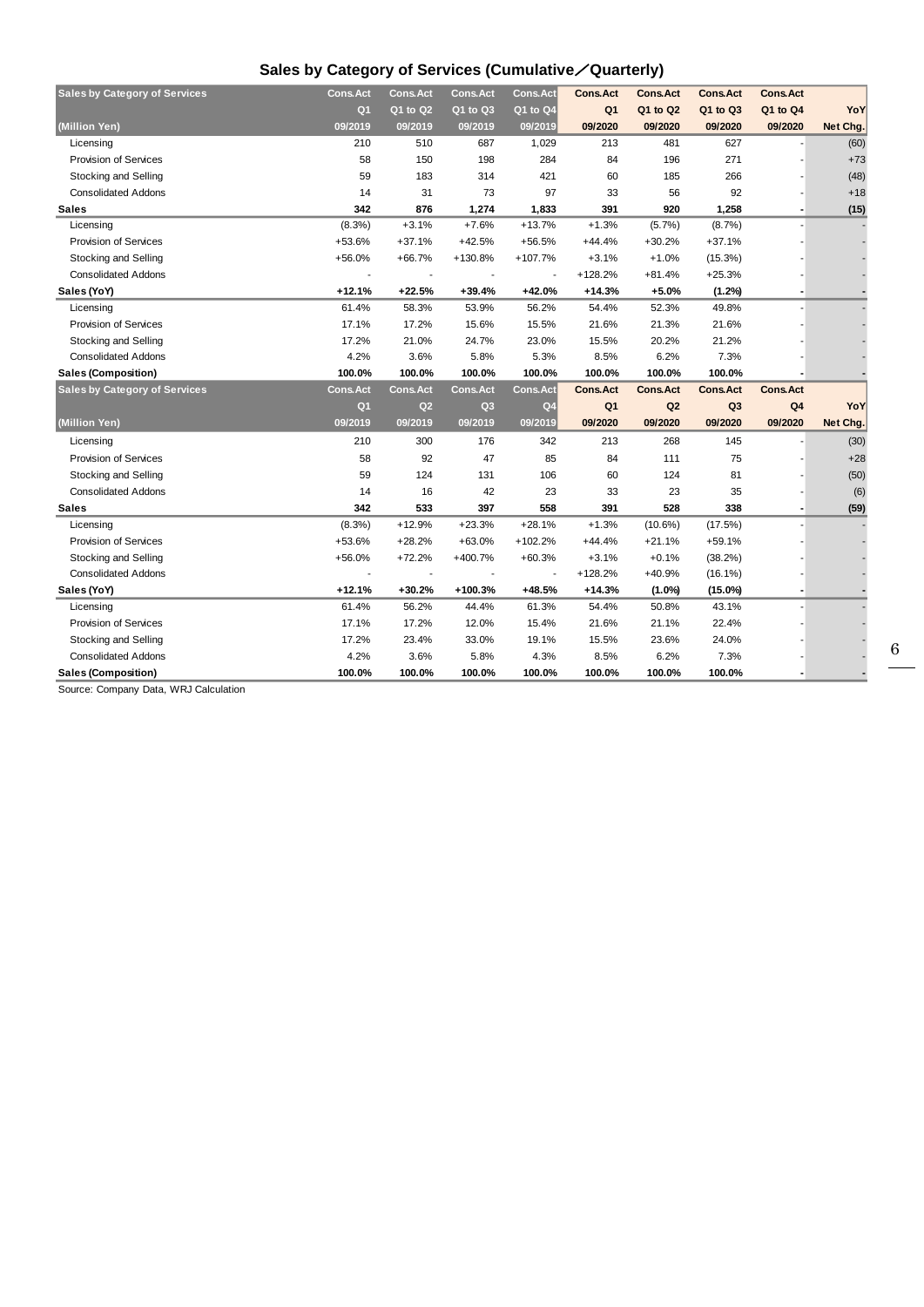## **Balance Sheet (Quarterly)**

| Q <sub>1</sub><br>Q <sub>1</sub><br>Q2<br>Q <sub>3</sub><br>Q2<br>Q <sub>3</sub><br>Q <sub>4</sub><br>Q <sub>4</sub><br>09/2020<br>09/2020<br>09/2020<br>09/2020<br>(Million Yen)<br>09/2019<br>09/2019<br>09/2019<br>09/2019<br>Cash and Deposit<br>866<br>725<br>832<br>887<br>832<br>1,267<br>925<br><b>Accounts Receivables</b><br>707<br>943<br>776<br>986<br>821<br>956<br>789<br>3<br>3<br>19<br>21<br>14<br>19<br>25<br>Inventory<br>37<br>39<br>Other<br>33<br>38<br>49<br>46<br>44<br><b>Current Assets</b><br>1,615<br>1,712<br>1,661<br>1,972<br>1,773<br>1,853<br>2,127<br>50<br>49<br>57<br>50<br><b>Tangible Assets</b><br>56<br>53<br>49<br>307<br>337<br>140<br>Intangible Assets<br>34<br>41<br>158<br>134<br>287<br>342<br>334<br>306<br>457<br><b>Investments and Other Assets</b><br>176<br>341<br><b>Fixed Assets</b><br>261<br>379<br>558<br>704<br>726<br>497<br>641<br><b>Total Assets</b><br>1,876<br>2,091<br>2,219<br>2,676<br>2,499<br>2,351<br>2,768<br><b>Accounts Payables</b><br>25<br>76<br>121<br>59<br>81<br>32<br>95<br>Short Term Debt<br>257<br>257<br>273<br>675<br>677<br>679<br>772<br>Other<br>184<br>135<br>111<br>153<br>182<br>144<br>138<br><b>Current Liabilities</b><br>394<br>518<br>548<br>953<br>880<br>899<br>940<br>22<br>20<br>429<br>Long Term Debt<br>101<br>93<br>86<br>78<br>Other<br>2<br>$\overline{2}$<br>1<br>$\mathbf{1}$<br>10<br><b>Fixed Liabilities</b><br>22<br>20<br>102<br>95<br>88<br>89<br>432<br>416<br><b>Total Liabilities</b><br>539<br>651<br>1,049<br>969<br>989<br>1,373<br>1,452<br>1,546<br>1,569<br>1,629<br>1,530<br>1,361<br>1,396<br><b>Shareholders' Equity</b><br>$\overline{7}$<br>6<br>$\mathbf 0$<br>Other<br>(1)<br>(1)<br>(0)<br>(0)<br>1,459<br>1,552<br>1,568<br>1,627<br>1,530<br>1,361<br>1,395<br><b>Net Assets</b><br><b>Total Liabilities &amp; Net Assets</b><br>1,876<br>2,091<br>2,219<br>2,676<br>2,499<br>2,351<br>2,768<br><b>Equity Capital</b><br>1,452<br>1,626<br>1,394<br>1,546<br>1,569<br>1,529<br>1,361<br><b>Interest Bearing Debt</b><br>279<br>277<br>374<br>763<br>757<br>1,202<br>769<br>(586)<br>(447)<br>(123)<br>(65)<br>Net Debt<br>(458)<br>(155)<br>(74)<br>73.9%<br>57.9%<br>77.4%<br>70.7%<br>60.8%<br>61.2%<br>50.4%<br><b>Equity Ratio</b> | <b>Balance Sheet</b> | <b>Cons.Act</b> | <b>Cons.Act</b> | <b>Cons.Act</b> | <b>Cons.Act</b> | <b>Cons.Act</b> | <b>Cons.Act</b> | <b>Cons.Act</b> | <b>Cons.Act</b> |          |
|-----------------------------------------------------------------------------------------------------------------------------------------------------------------------------------------------------------------------------------------------------------------------------------------------------------------------------------------------------------------------------------------------------------------------------------------------------------------------------------------------------------------------------------------------------------------------------------------------------------------------------------------------------------------------------------------------------------------------------------------------------------------------------------------------------------------------------------------------------------------------------------------------------------------------------------------------------------------------------------------------------------------------------------------------------------------------------------------------------------------------------------------------------------------------------------------------------------------------------------------------------------------------------------------------------------------------------------------------------------------------------------------------------------------------------------------------------------------------------------------------------------------------------------------------------------------------------------------------------------------------------------------------------------------------------------------------------------------------------------------------------------------------------------------------------------------------------------------------------------------------------------------------------------------------------------------------------------------------------------------------------------------------------------------------------------------------------------------------------------------------------------------------------------------------------------------------------------------------------------------------------------------------------|----------------------|-----------------|-----------------|-----------------|-----------------|-----------------|-----------------|-----------------|-----------------|----------|
|                                                                                                                                                                                                                                                                                                                                                                                                                                                                                                                                                                                                                                                                                                                                                                                                                                                                                                                                                                                                                                                                                                                                                                                                                                                                                                                                                                                                                                                                                                                                                                                                                                                                                                                                                                                                                                                                                                                                                                                                                                                                                                                                                                                                                                                                             |                      |                 |                 |                 |                 |                 |                 |                 |                 | YoY      |
|                                                                                                                                                                                                                                                                                                                                                                                                                                                                                                                                                                                                                                                                                                                                                                                                                                                                                                                                                                                                                                                                                                                                                                                                                                                                                                                                                                                                                                                                                                                                                                                                                                                                                                                                                                                                                                                                                                                                                                                                                                                                                                                                                                                                                                                                             |                      |                 |                 |                 |                 |                 |                 |                 |                 | Net Chg. |
|                                                                                                                                                                                                                                                                                                                                                                                                                                                                                                                                                                                                                                                                                                                                                                                                                                                                                                                                                                                                                                                                                                                                                                                                                                                                                                                                                                                                                                                                                                                                                                                                                                                                                                                                                                                                                                                                                                                                                                                                                                                                                                                                                                                                                                                                             |                      |                 |                 |                 |                 |                 |                 |                 |                 | $+434$   |
|                                                                                                                                                                                                                                                                                                                                                                                                                                                                                                                                                                                                                                                                                                                                                                                                                                                                                                                                                                                                                                                                                                                                                                                                                                                                                                                                                                                                                                                                                                                                                                                                                                                                                                                                                                                                                                                                                                                                                                                                                                                                                                                                                                                                                                                                             |                      |                 |                 |                 |                 |                 |                 |                 |                 | $+13$    |
|                                                                                                                                                                                                                                                                                                                                                                                                                                                                                                                                                                                                                                                                                                                                                                                                                                                                                                                                                                                                                                                                                                                                                                                                                                                                                                                                                                                                                                                                                                                                                                                                                                                                                                                                                                                                                                                                                                                                                                                                                                                                                                                                                                                                                                                                             |                      |                 |                 |                 |                 |                 |                 |                 |                 | $+6$     |
|                                                                                                                                                                                                                                                                                                                                                                                                                                                                                                                                                                                                                                                                                                                                                                                                                                                                                                                                                                                                                                                                                                                                                                                                                                                                                                                                                                                                                                                                                                                                                                                                                                                                                                                                                                                                                                                                                                                                                                                                                                                                                                                                                                                                                                                                             |                      |                 |                 |                 |                 |                 |                 |                 |                 | $+12$    |
|                                                                                                                                                                                                                                                                                                                                                                                                                                                                                                                                                                                                                                                                                                                                                                                                                                                                                                                                                                                                                                                                                                                                                                                                                                                                                                                                                                                                                                                                                                                                                                                                                                                                                                                                                                                                                                                                                                                                                                                                                                                                                                                                                                                                                                                                             |                      |                 |                 |                 |                 |                 |                 |                 |                 | +466     |
|                                                                                                                                                                                                                                                                                                                                                                                                                                                                                                                                                                                                                                                                                                                                                                                                                                                                                                                                                                                                                                                                                                                                                                                                                                                                                                                                                                                                                                                                                                                                                                                                                                                                                                                                                                                                                                                                                                                                                                                                                                                                                                                                                                                                                                                                             |                      |                 |                 |                 |                 |                 |                 |                 |                 | (8)      |
|                                                                                                                                                                                                                                                                                                                                                                                                                                                                                                                                                                                                                                                                                                                                                                                                                                                                                                                                                                                                                                                                                                                                                                                                                                                                                                                                                                                                                                                                                                                                                                                                                                                                                                                                                                                                                                                                                                                                                                                                                                                                                                                                                                                                                                                                             |                      |                 |                 |                 |                 |                 |                 |                 |                 | (24)     |
|                                                                                                                                                                                                                                                                                                                                                                                                                                                                                                                                                                                                                                                                                                                                                                                                                                                                                                                                                                                                                                                                                                                                                                                                                                                                                                                                                                                                                                                                                                                                                                                                                                                                                                                                                                                                                                                                                                                                                                                                                                                                                                                                                                                                                                                                             |                      |                 |                 |                 |                 |                 |                 |                 |                 | $+115$   |
|                                                                                                                                                                                                                                                                                                                                                                                                                                                                                                                                                                                                                                                                                                                                                                                                                                                                                                                                                                                                                                                                                                                                                                                                                                                                                                                                                                                                                                                                                                                                                                                                                                                                                                                                                                                                                                                                                                                                                                                                                                                                                                                                                                                                                                                                             |                      |                 |                 |                 |                 |                 |                 |                 |                 | $+82$    |
|                                                                                                                                                                                                                                                                                                                                                                                                                                                                                                                                                                                                                                                                                                                                                                                                                                                                                                                                                                                                                                                                                                                                                                                                                                                                                                                                                                                                                                                                                                                                                                                                                                                                                                                                                                                                                                                                                                                                                                                                                                                                                                                                                                                                                                                                             |                      |                 |                 |                 |                 |                 |                 |                 |                 | $+549$   |
|                                                                                                                                                                                                                                                                                                                                                                                                                                                                                                                                                                                                                                                                                                                                                                                                                                                                                                                                                                                                                                                                                                                                                                                                                                                                                                                                                                                                                                                                                                                                                                                                                                                                                                                                                                                                                                                                                                                                                                                                                                                                                                                                                                                                                                                                             |                      |                 |                 |                 |                 |                 |                 |                 |                 | (89)     |
|                                                                                                                                                                                                                                                                                                                                                                                                                                                                                                                                                                                                                                                                                                                                                                                                                                                                                                                                                                                                                                                                                                                                                                                                                                                                                                                                                                                                                                                                                                                                                                                                                                                                                                                                                                                                                                                                                                                                                                                                                                                                                                                                                                                                                                                                             |                      |                 |                 |                 |                 |                 |                 |                 |                 | $+499$   |
|                                                                                                                                                                                                                                                                                                                                                                                                                                                                                                                                                                                                                                                                                                                                                                                                                                                                                                                                                                                                                                                                                                                                                                                                                                                                                                                                                                                                                                                                                                                                                                                                                                                                                                                                                                                                                                                                                                                                                                                                                                                                                                                                                                                                                                                                             |                      |                 |                 |                 |                 |                 |                 |                 |                 | (17)     |
|                                                                                                                                                                                                                                                                                                                                                                                                                                                                                                                                                                                                                                                                                                                                                                                                                                                                                                                                                                                                                                                                                                                                                                                                                                                                                                                                                                                                                                                                                                                                                                                                                                                                                                                                                                                                                                                                                                                                                                                                                                                                                                                                                                                                                                                                             |                      |                 |                 |                 |                 |                 |                 |                 |                 | $+392$   |
|                                                                                                                                                                                                                                                                                                                                                                                                                                                                                                                                                                                                                                                                                                                                                                                                                                                                                                                                                                                                                                                                                                                                                                                                                                                                                                                                                                                                                                                                                                                                                                                                                                                                                                                                                                                                                                                                                                                                                                                                                                                                                                                                                                                                                                                                             |                      |                 |                 |                 |                 |                 |                 |                 |                 | $+328$   |
|                                                                                                                                                                                                                                                                                                                                                                                                                                                                                                                                                                                                                                                                                                                                                                                                                                                                                                                                                                                                                                                                                                                                                                                                                                                                                                                                                                                                                                                                                                                                                                                                                                                                                                                                                                                                                                                                                                                                                                                                                                                                                                                                                                                                                                                                             |                      |                 |                 |                 |                 |                 |                 |                 |                 | $+1$     |
|                                                                                                                                                                                                                                                                                                                                                                                                                                                                                                                                                                                                                                                                                                                                                                                                                                                                                                                                                                                                                                                                                                                                                                                                                                                                                                                                                                                                                                                                                                                                                                                                                                                                                                                                                                                                                                                                                                                                                                                                                                                                                                                                                                                                                                                                             |                      |                 |                 |                 |                 |                 |                 |                 |                 | $+330$   |
|                                                                                                                                                                                                                                                                                                                                                                                                                                                                                                                                                                                                                                                                                                                                                                                                                                                                                                                                                                                                                                                                                                                                                                                                                                                                                                                                                                                                                                                                                                                                                                                                                                                                                                                                                                                                                                                                                                                                                                                                                                                                                                                                                                                                                                                                             |                      |                 |                 |                 |                 |                 |                 |                 |                 | $+722$   |
|                                                                                                                                                                                                                                                                                                                                                                                                                                                                                                                                                                                                                                                                                                                                                                                                                                                                                                                                                                                                                                                                                                                                                                                                                                                                                                                                                                                                                                                                                                                                                                                                                                                                                                                                                                                                                                                                                                                                                                                                                                                                                                                                                                                                                                                                             |                      |                 |                 |                 |                 |                 |                 |                 |                 | (173)    |
|                                                                                                                                                                                                                                                                                                                                                                                                                                                                                                                                                                                                                                                                                                                                                                                                                                                                                                                                                                                                                                                                                                                                                                                                                                                                                                                                                                                                                                                                                                                                                                                                                                                                                                                                                                                                                                                                                                                                                                                                                                                                                                                                                                                                                                                                             |                      |                 |                 |                 |                 |                 |                 |                 |                 | $+0$     |
|                                                                                                                                                                                                                                                                                                                                                                                                                                                                                                                                                                                                                                                                                                                                                                                                                                                                                                                                                                                                                                                                                                                                                                                                                                                                                                                                                                                                                                                                                                                                                                                                                                                                                                                                                                                                                                                                                                                                                                                                                                                                                                                                                                                                                                                                             |                      |                 |                 |                 |                 |                 |                 |                 |                 | (172)    |
|                                                                                                                                                                                                                                                                                                                                                                                                                                                                                                                                                                                                                                                                                                                                                                                                                                                                                                                                                                                                                                                                                                                                                                                                                                                                                                                                                                                                                                                                                                                                                                                                                                                                                                                                                                                                                                                                                                                                                                                                                                                                                                                                                                                                                                                                             |                      |                 |                 |                 |                 |                 |                 |                 |                 | $+549$   |
|                                                                                                                                                                                                                                                                                                                                                                                                                                                                                                                                                                                                                                                                                                                                                                                                                                                                                                                                                                                                                                                                                                                                                                                                                                                                                                                                                                                                                                                                                                                                                                                                                                                                                                                                                                                                                                                                                                                                                                                                                                                                                                                                                                                                                                                                             |                      |                 |                 |                 |                 |                 |                 |                 |                 | (175)    |
|                                                                                                                                                                                                                                                                                                                                                                                                                                                                                                                                                                                                                                                                                                                                                                                                                                                                                                                                                                                                                                                                                                                                                                                                                                                                                                                                                                                                                                                                                                                                                                                                                                                                                                                                                                                                                                                                                                                                                                                                                                                                                                                                                                                                                                                                             |                      |                 |                 |                 |                 |                 |                 |                 |                 | $+827$   |
|                                                                                                                                                                                                                                                                                                                                                                                                                                                                                                                                                                                                                                                                                                                                                                                                                                                                                                                                                                                                                                                                                                                                                                                                                                                                                                                                                                                                                                                                                                                                                                                                                                                                                                                                                                                                                                                                                                                                                                                                                                                                                                                                                                                                                                                                             |                      |                 |                 |                 |                 |                 |                 |                 |                 | $+393$   |
|                                                                                                                                                                                                                                                                                                                                                                                                                                                                                                                                                                                                                                                                                                                                                                                                                                                                                                                                                                                                                                                                                                                                                                                                                                                                                                                                                                                                                                                                                                                                                                                                                                                                                                                                                                                                                                                                                                                                                                                                                                                                                                                                                                                                                                                                             |                      |                 |                 |                 |                 |                 |                 |                 |                 |          |
| Net Debt Equity Ratio<br>(40.4%)<br>$(29.0\%)$<br>$(29.2\%)$<br>$(9.6\%)$<br>$(8.1\%)$<br>(4.7%)<br>$(5.5\%)$                                                                                                                                                                                                                                                                                                                                                                                                                                                                                                                                                                                                                                                                                                                                                                                                                                                                                                                                                                                                                                                                                                                                                                                                                                                                                                                                                                                                                                                                                                                                                                                                                                                                                                                                                                                                                                                                                                                                                                                                                                                                                                                                                               |                      |                 |                 |                 |                 |                 |                 |                 |                 |          |
| ROE (12 months)<br>8.2%<br>8.9%<br>8.8%<br>5.9%<br>4.3%<br>$(13.6\%)$<br>$(5.6\%)$                                                                                                                                                                                                                                                                                                                                                                                                                                                                                                                                                                                                                                                                                                                                                                                                                                                                                                                                                                                                                                                                                                                                                                                                                                                                                                                                                                                                                                                                                                                                                                                                                                                                                                                                                                                                                                                                                                                                                                                                                                                                                                                                                                                          |                      |                 |                 |                 |                 |                 |                 |                 |                 |          |
| 10.7%<br>9.7%<br>ROA (12 months)<br>10.4%<br>8.1%<br>6.8%<br>3.5%<br>3.3%                                                                                                                                                                                                                                                                                                                                                                                                                                                                                                                                                                                                                                                                                                                                                                                                                                                                                                                                                                                                                                                                                                                                                                                                                                                                                                                                                                                                                                                                                                                                                                                                                                                                                                                                                                                                                                                                                                                                                                                                                                                                                                                                                                                                   |                      |                 |                 |                 |                 |                 |                 |                 |                 |          |
| Quick Ratio<br>399%<br>322%<br>293%<br>201%<br>194%<br>199%<br>219%                                                                                                                                                                                                                                                                                                                                                                                                                                                                                                                                                                                                                                                                                                                                                                                                                                                                                                                                                                                                                                                                                                                                                                                                                                                                                                                                                                                                                                                                                                                                                                                                                                                                                                                                                                                                                                                                                                                                                                                                                                                                                                                                                                                                         |                      |                 |                 |                 |                 |                 |                 |                 |                 |          |
| <b>Current Ratio</b><br>409%<br>330%<br>303%<br>207%<br>201%<br>206%<br>226%                                                                                                                                                                                                                                                                                                                                                                                                                                                                                                                                                                                                                                                                                                                                                                                                                                                                                                                                                                                                                                                                                                                                                                                                                                                                                                                                                                                                                                                                                                                                                                                                                                                                                                                                                                                                                                                                                                                                                                                                                                                                                                                                                                                                |                      |                 |                 |                 |                 |                 |                 |                 |                 |          |

Source: Company Data, WRJ Calculation

## **Cash Flow Statement (Cumulative)**

| <b>Cash Flow Statement</b>                  | <b>Cons.Act</b> | <b>Cons.Act</b> | <b>Cons.Act</b>          | <b>Cons.Act</b> | <b>Cons.Act</b> | <b>Cons.Act</b> | <b>Cons.Act</b> | <b>Cons.Act</b> |          |
|---------------------------------------------|-----------------|-----------------|--------------------------|-----------------|-----------------|-----------------|-----------------|-----------------|----------|
|                                             | $\overline{O}$  | Q1 to Q2        | Q1 to Q3                 | $Q1$ to $Q4$    | Q <sub>1</sub>  | Q1 to Q2        | Q1 to Q3        | Q1 to Q4        | YoY      |
| (Million Yen)                               | 09/2019         | 09/2019         | 09/2019                  | 09/2019         | 09/2020         | 09/2020         | 09/2020         | 09/2020         | Net Chg. |
| Operating Cash Flow                         | ۰               | (70)            |                          | (11)            |                 | 49              |                 |                 |          |
| Investing Cash Flow                         | ۰               | (128)           |                          | (415)           |                 | (89)            |                 |                 |          |
| Operating Cash Flow and Investing Cash Flow | $\blacksquare$  | (199)           | $\overline{\phantom{0}}$ | (427)           |                 | (40)            |                 |                 |          |
| Financing Cash Flow                         | ٠               | 23              |                          | 407             |                 | (52)            |                 |                 |          |

Source: Company Data, WRJ Calculation